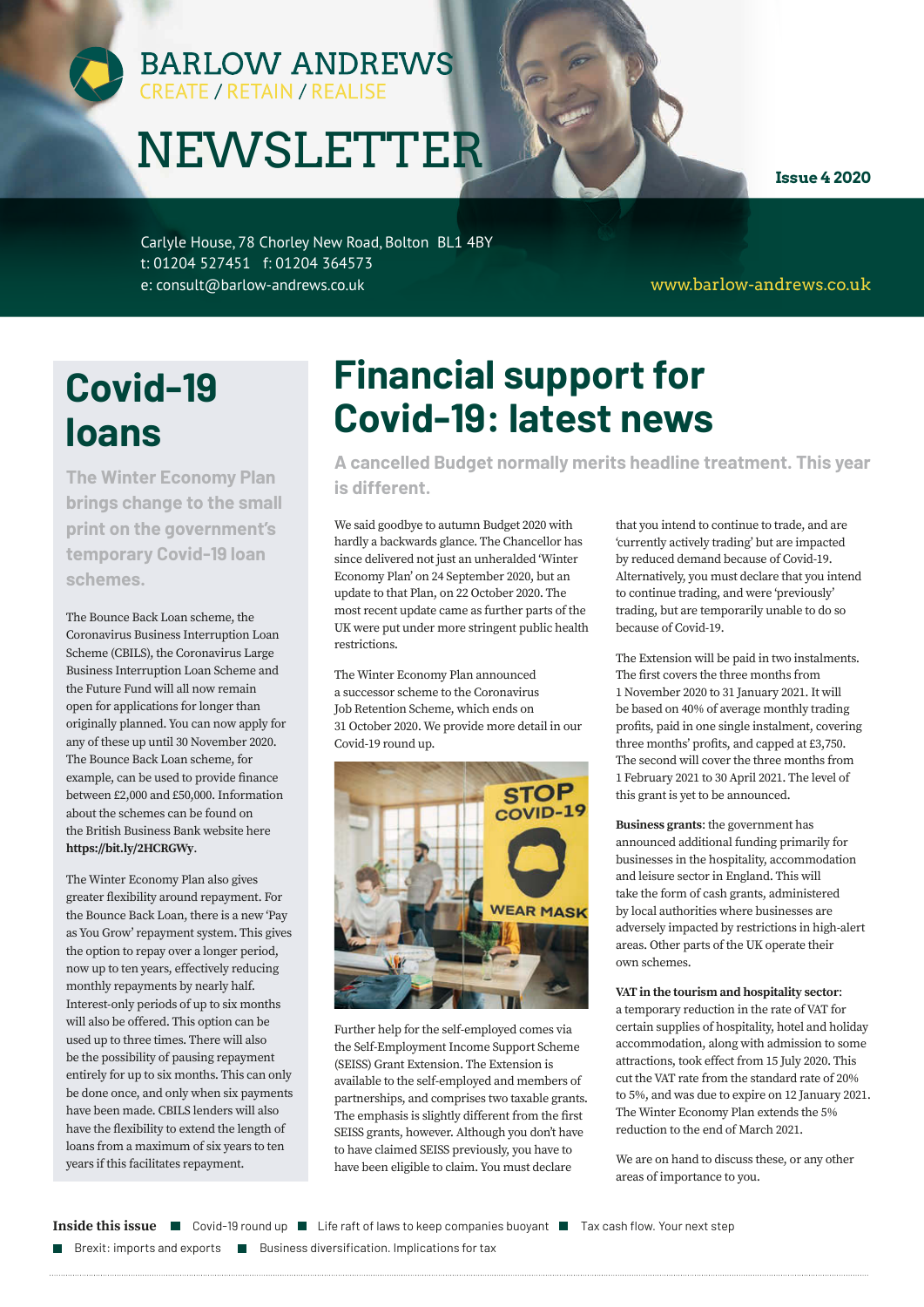# **Covid-19 round up**

#### **Job Support Scheme**

The Winter Economy Plan unveiled the Job Support Scheme (JSS). This succeeds the current 'furlough' scheme (Coronavirus Job Retention Scheme), which ends on 31 October 2020.

As employers face tough decisions about the size of the workforce they can maintain in current trading conditions, the JSS provides the option to keep employees on, albeit on shorter hours, rather than making redundancies. It is based on a three-way split: the government and employer together cover a proportion of the wages for time not worked, whilst employees suffer a wage reduction, but keep their job. The JSS opens on 1 November 2020 and runs to 30 April 2021. Claims can be made (in arrears) from 8 December 2020. The government has said it will review the terms of the scheme in January.

Like the furlough scheme, it's administratively demanding. There are two pathways: one for businesses operating but experiencing lower demand – JSS Open; and another for businesses legally required to close their premises because of Covid-19 restrictions - JSS Closed. As employer, you can access either scheme if you have a UK bank account and a UK PAYE scheme. It's not necessary previously to have used the furlough scheme. You can claim for employees who were on your PAYE payroll between

6 April 2019 and 11.59pm on 23 September 2020. Subject to certain provisos, employees can be moved between schemes.

Some of the small print is the same for each scheme. It is a requirement of each, for example, that you can't claim for any employee made redundant or serving a contractual or statutory notice period. There are also requirements around reaching agreement with employees about the changes to their work. With both schemes, you can choose to pay employees more than the specified minimum if you wish. But there are important differences, and additional rules, even as regards eligibility, and it is essential to check the detail of each scheme separately.

#### **JSS Open**

This is designed for employers facing decreased demand because of Covid-19. As you may know, it has already been revised to increase support available.

To use JSS Open, your employees must work a minimum of 20% of usual hours, for which you pay them as usual. For every hour not worked, you pay 5% of the usual hourly wage, up to a cap of £125; the government pays 61.7%, capped at £1,541.75 per month. Caps are based on a monthly reference salary of £3,125, and the calculations for 'usual wages' follow broadly the same logic as the furlough scheme. As employer, you also pay employer Class 1 National Insurance contributions

(NICs) and pension contributions due on employee earnings, in full.

#### **JSS Closed**

This is designed to cover employee wages and payroll taxes for businesses legally required to close their premises because of Covid-19 restrictions set by any of the four UK governments. This includes premises restricted to delivery or collection-only services from their premises, but not those required to shut because of a specific workplace outbreak. Businesses must be instructed to cease, and actually cease work, for a minimum of seven days.

Here you cover any employer NICs and automatic enrolment pension contributions in full, but don't then have to make any further contribution to wage costs. The grant per eligible employee is two thirds of their normal pay, up to a cap of £2,083.33 per month.

#### **Further help**

We have been able to provide only an overview here, and the small print is complex. HMRC guidance can be found by searching for 'Job Support Scheme' on gov.uk. Please don't hesitate to contact us for further information.

#### **Job Retention Bonus**

The Job Retention Bonus provides support for employers keeping furloughed employees 'in meaningful employment' after the furlough scheme ends on 31 October 2020. If eligible, you can claim this alongside the JSS. Claims can be made between 15 February 2021 and 31 March 2021 when the scheme closes.

The Bonus is a one-off payment to you as an employer, on which you are taxable. Payment will be made from February 2021, comprising £1,000 for every employee whom you previously claimed for under the furlough scheme, so long as they remain continuously employed through to 31 January 2021. Eligible employees must earn at least £520 per month on average between 1 November 2020 and 31 January 2021 (a total of at least £1,560 across the three months). It can be paid if you're a company director or other office holder meeting the criteria.



The Bonus is not payable for employees serving a contractual or statutory notice period that started before 1 February 2021 for the employer making a claim. HMRC advises that if there is any suggestion that claims under the furlough scheme have been fraudulently claimed or inflated, the Bonus will be withheld until the enquiry is completed.

#### **Employer tip**

HMRC is undertaking compliance activity into Covid-19 support schemes. Revisit claims under the furlough scheme to double-check all is well. Accurate record keeping for the furlough scheme, plus accurate, up to date payroll data are also essential to receipt of the Bonus.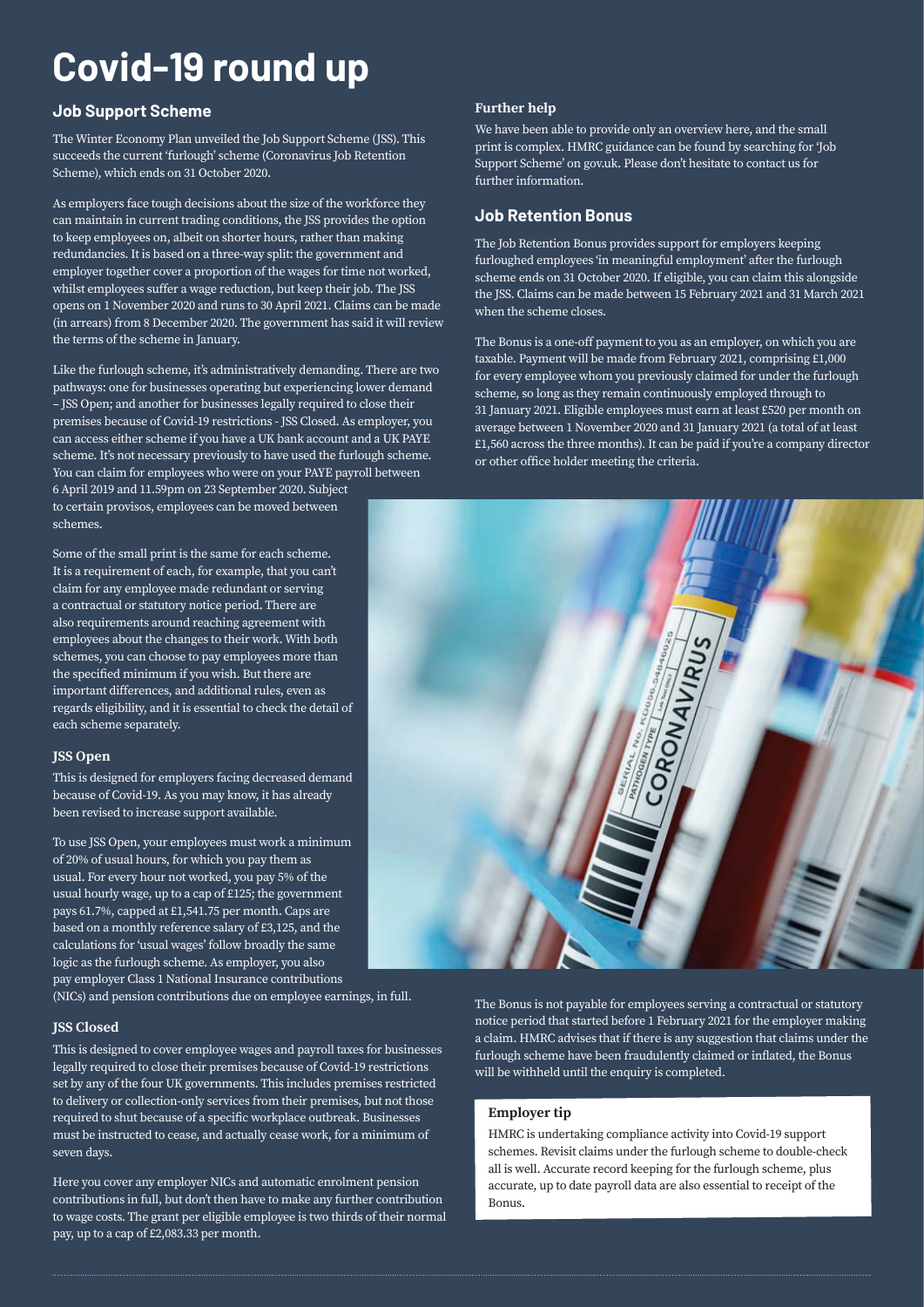## **Life raft of laws to keep companies buoyant**

**'The most significant reforms of UK insolvency law for a decade'?** 

The Corporate Insolvency and Governance Act 2020 puts in place a series of measures amending insolvency and company law. Some are temporary, some permanent. Many have been in the pipeline for some time, but the final timing of the legislation, mid-pandemic, should provide a considerable help to companies combating the storms of Covid-19. Insolvency provisions differ in the detail in Scotland and Northern Ireland, but broadly, the measures apply across the UK.

The Act is relevant not just to companies in difficulty. It also makes important reading for businesses dealing with such companies. If, for example, your business supplies a company that you think is struggling financially, you may want to consider the implications of your relationship now.

#### Key provisions:

- introduction of a moratorium. This gives 20 business days' breathing space, (with the possibility of extending this), to companies unable, or likely to become unable, to pay their debts. Putting creditor action on pause, it leaves directors at the helm to look at rescue and restructuring options. During this time, no legal action can be taken against the company without leave of the court. The process is overseen by a monitor who must be a licensed insolvency practitioner
- protecting supplies to the company by preventing suppliers enforcing termination clauses in their contracts. There is a temporary exemption for small company suppliers during the Covid-19 emergency. Generally, safeguards for suppliers are included, so that a business which would

experience hardship if required to continue to supply the company can apply to terminate a contract

• bringing in a new restructuring plan which will be binding on particular classes of creditors in some circumstances

LIFEGUARI

• bringing in various temporary Covid-19 easements, for example by allowing companies to hold closed AGMs, conduct business and communicate with members electronically.

Some of the measures are not available to financial services firms and contracts.

There are various temporary changes to ease the administrative burden on companies. Many filing deadlines are extended automatically, and the Companies House website usefully summarises the position **[https://bit.ly/3ivwXRK](https://www.gov.uk/government/news/corporate-insolvency-and-governance-bill-receives-royal-assent)**. Note though, that as some Covid-19 easements are introduced, others are now expiring. The usual process for companies applying for voluntary strike off resumed on 10 September 2020. And from 10 October 2020, the compulsory strike off procedure restarts for companies which are believed no longer to be carrying on business or in operation. The suspension of directors' liability for wrongful trading was also temporary, covering the period until 30 September 2020. Companies House general Covid-19 guidance is here **[https://bit.ly/3ah3FTG](https://www.gov.uk/guidance/coronavirus-guidance-for-companies-house-customers-employees-and-suppliers?utm_source=5b36f040-1e93-4798-ad2d-29b38b4d81b9&utm_medium=email&utm_campaign=govuk-notifications&utm_content=immediate)**.

If you have concerns about the outlook for your company, or financial viability of your customers, we are happy to provide further advice.

### **Tax cash flow. Your next step**

**Income tax:** the Winter Economy Plan gives longer to pay for liabilities due in January 2021. This applies not just if you took up the option of putting off to 31 January 2021 the second income tax self assessment payment on account for 2019/20, due by 31 July 2020, but also to payment of other amounts due by 31 January 2021: the balancing payment for the 2019/20 tax year and first payment on account for 2020/21. The Plan allows an additional period to pay, of up to 12 months, to those who need it, moving the deadline to January 2022.

If you have self assessment tax debt up to £30,000, you can take advantage of this by setting up a payment plan online, without needing to phone HMRC, and you should get automatic, immediate approval. This page provides the link to the online facility **[https://bit.ly/2S96Uok](https://www.gov.uk/difficulties-paying-hmrc)**. For larger debts, or to arrange longer to pay, contact HMRC's helpline to set up a Time to Pay arrangement **[https://bit.ly/3cu9qPa](https://www.gov.uk/government/organisations/hm-revenue-customs/contact/coronavirus-covid-19-helpline)**. Alternatively, if you are able to, you can pay in full or in instalments on or before 31 January 2021, via the usual online service.

**VAT**: the VAT deferral period ended on 30 June 2020, and as far as ongoing liabilities are concerned, it's business as usual. It was originally announced that any VAT payments deferred between 20 March 2020 and 30 June 2020 should be paid in full on or before 31 March 2021. The Winter Economy Plan changed the rules, giving extra time to pay. The VAT deferral 'New Payment Scheme' allows payment in 11 equal interest-free instalments in the 12 months to 31 March 2022. You will opt-in to do this, and HMRC will provide a means of doing so early in 2021 **[https://bit.ly/3jcLmml](https://www.gov.uk/guidance/deferral-of-vat-payments-due-to-coronavirus-covid-19)**.

If you prefer, you can still pay in full, or make payments towards the deferred VAT, at any point before 31 March 2021. HMRC has advice on how to do this **[https://bit.ly/3jn3sC2](https://www.gov.uk/pay-vat)**.

**Further help**: HMRC's Time to Pay service is available to any business struggling to pay tax on time **[https://bit.ly/3jmkArn](https://www.gov.uk/difficulties-paying-hmrc)**. You may also find information on the TaxAid website helpful, although the charity is only resourced to help those on yearly incomes of £20,000 or less **[https://bit.ly/2G8oDcZ](https://taxaid.org.uk/guides/information/struggling-to-cope/dealing-with-tax-debt)**. We are happy to discuss other possibilities with you. If, for example, taxable income for 2020/21 has fallen in comparison with 2019/20, it may be possible to reduce your 2020/21 payments on account, rather than use the monthly payment facility. Please do contact us for advice.